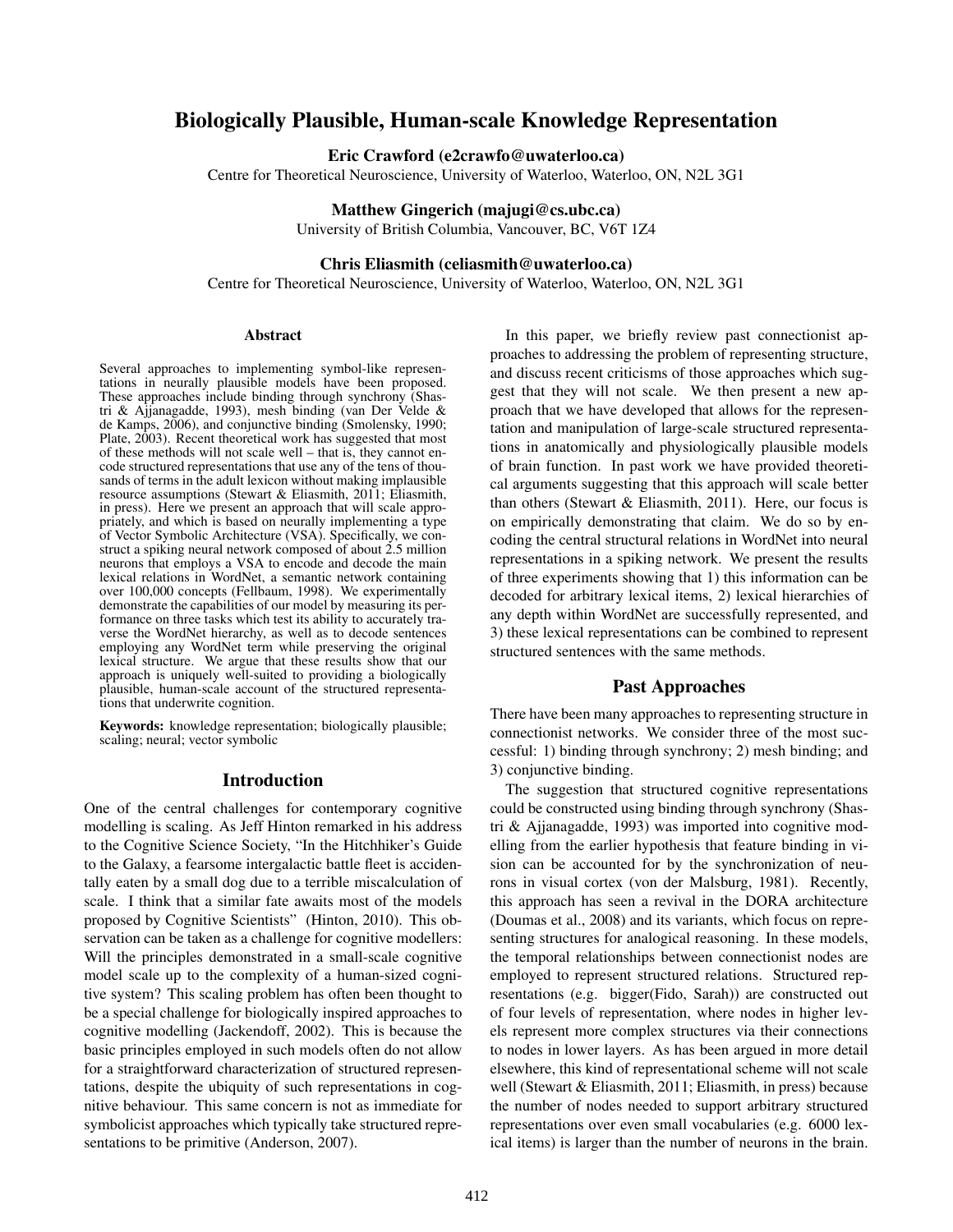Notably, this is not an issue with the use of synchrony per se, but rather with the the way binding has been mapped to network nodes. However, it has also been suggested that synchrony itself will not scale well to binding complex structures (Stewart & Eliasmith, 2011; O'Reilly & Munakata, 2000).

A different approach to structured representation has been taken by van Der Velde & de Kamps (2006) in their work on the Neural Blackboard Architecture (NBA). To avoid the exponential growth in resources, the NBA employs "neural assemblies." These assemblies are temporarily bound to particular symbols using a mesh grid of neural circuits (e.g. bind(noun1, Fido)). Larger structures are then built by binding these assemblies to roles using a gating circuit (e.g. gate(agent1, bind(noun1, Fido))). Neural assemblies that bind roles and their gated word assemblies are used to define higher level structure assemblies which can be used to represent sentential structures. The use of temporary binding in this manner significantly reduces the resource demands of this approach compared to DORA. However, as argued in Stewart & Eliasmith (2011) and demonstrated in more detail in Eliasmith (in press), just to *represent* simple sentences of the form relation(agent, theme) from a vocabulary of 60,000 terms, this approach requires about  $480 \text{ cm}^2$  of cortex, approximately one fifth of total cortical area. This is much larger than known language areas which account for both representation and *processing* of linguistic terms. Consequently, while the NBA has improved scalability compared to DORA, it remains implausible.

The final approach we consider is the class of proposals broadly called conjunctive coding approaches, or, more recently, Vector Symbolic Architectures (VSAs; (Gayler, 2003)). In general, these approaches propose some kind of nonlinear vector operation to bind two vectors together. The earliest and perhaps best known such approach is that proposed by Smolensky (1990), which employs the tensor product as the binding operation. The model presented in this paper employs a VSA which uses circular convolution as the binding operation (after Plate (2003)). The crucial difference between using the tensor product vs. using circular convolution is that for an n-dimensional vector, a tensor binding results in an  $n^2$ -dimensional vector, whereas the circular convolution binding results in an n-dimensional vector. This computational difference results in severe scaling differences when considering possible biological implementations. In particular, tensor products scale exponentially poorly as the depth of the structure increases. For example, Eliasmith (in press) shows that encoding a sentence where lexical items have hierarchical relations of depth two or greater (e.g. Sarah isA(person isA(mammal))) will require approximately 625 cm<sup>2</sup> of cortex. Again, this is significantly larger than relevant language areas.

The above considerations suggest two main challenges for connectionist implementations of structured representations: lexical scaling and hierarchical scaling. Lexical scaling means having a lexicon that is as large as an adult human's vocabulary. Hierarchical scaling refers to being able to encode the depth of grammatical and lexical relations found in adult humans. Any method that claims to provide appropriate scaling will have to demonstrate success along both of these dimensions. The approach that we adopt in this work employs a neural implementation of a VSA which uses circular convolution for binding. The purpose of this paper is to demonstrate empirically that our approach successfully meets both of these challenges.

# Theoretical Approach and Methods

## WordNet

The target of our efforts – the human-scale knowledge base that we will be encoding – is WordNet, a manually constructed lexical database of the English language (Fellbaum, 1998). WordNet's design is intended to reflect the organization of concepts in a psychologically plausible way using a handful of common relationships. In WordNet words are divided into "synsets" or synonym sets of words that have the same meaning. Words that have multiple meanings are listed in multiple synsets, so the fundamental unit in WordNet is not a word but a word sense. Each synset is linked to other synsets by relations, of which there are several types. The two relation types that are of the most interest are hypernymy and holonymy. A hypernym of a concept is the general type of the concept (i.e. dog has the hypernym canine); a holonym of a concept is something that that concept is a part of (i.e. lock has the holonym door). These relations are explicitly encoded in the lexicon we employ. The inverse of the hypernym and holonym relations are also implicitly included in our encoding, although we do not test their extraction as this requires more complex control of signal flow that is beyond our present scope. The depiction of lexical relations found in WordNet is slightly simplified, though it is sufficient for our purposes; a complete description of the simplifications made can be found in Fellbaum (1998).

Each synset can be defined in terms of its relationships with other synsets. This means that a term such as dog can be defined as:

$$
dog = isA(canine) and partOf(pack)
$$
 (1)

We will make extensive use of this type of representation in our model. We think of the relations in (1) as *belonging to* the dog synset, and pack and canine as the *targets* of the relations.

## Vector Symbolic Architectures

VSAs in general provide a means for representing structured knowledge using high-dimensional vectors. This makes VSAs amenable to neural implementation using the Neural Engineering Framework, which shows how to systematically use populations of spiking neurons to represent vectors and functions thereof (Eliasmith & Anderson, 2003). In a VSA, each symbol to be represented is randomly assigned a high-dimensional vector. Two core operations are provided, each of which takes two vectors as input and returns a third.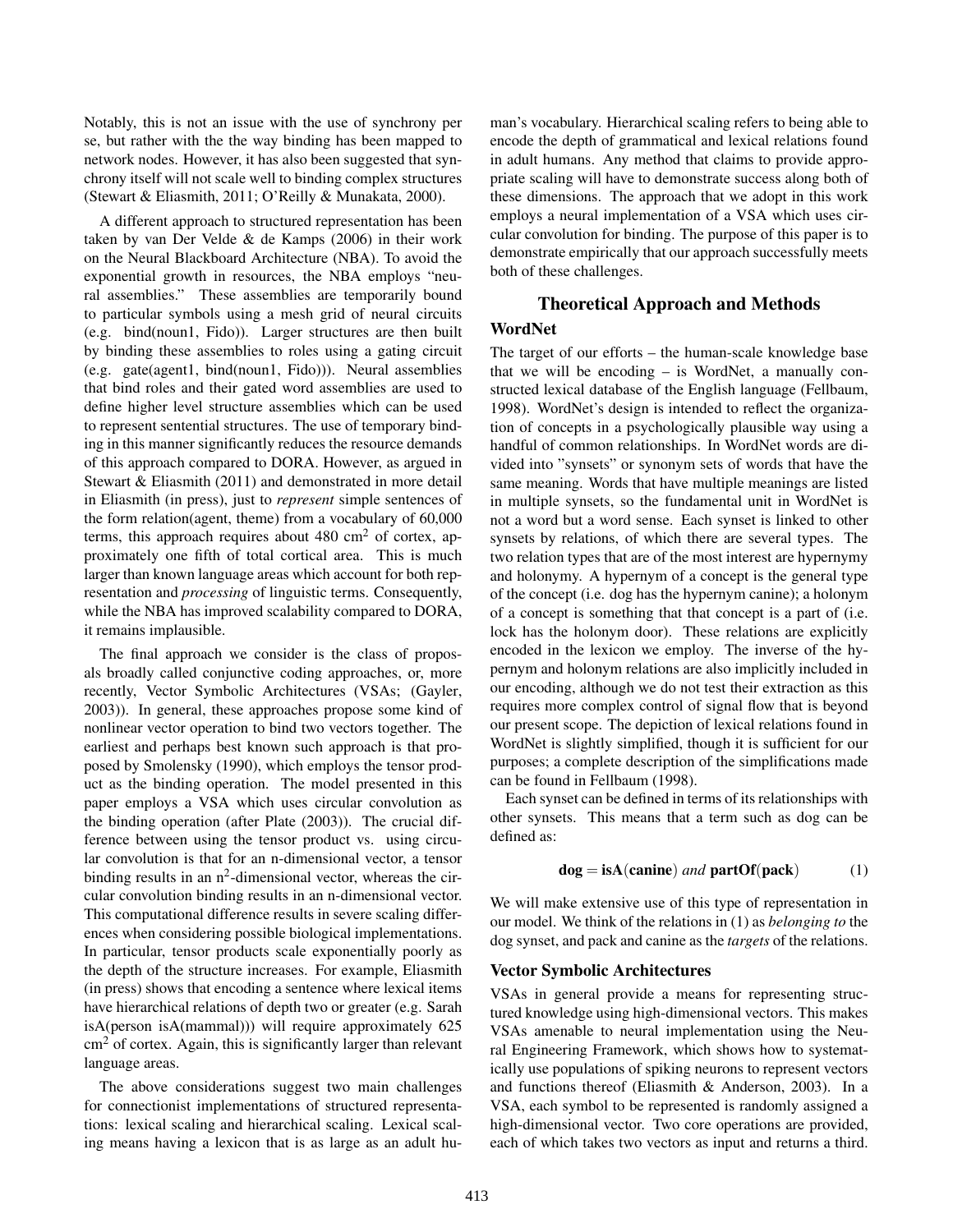*Binding* ( $\circledast$ ) two vectors returns a third vector that is *disimilar* to both of the original vectors. The *superposition*  $(+)$ of two vectors returns a third vector that is *similar* to both of the original vectors. Here we employ a close relative of Holographic Reduced Representations (Plate, 2003), a type of VSA in which binding is implemented via circular convolution, superposition is implemented via vector addition and vectors representing symbols are randomly chosen from the D-dimensional unit sphere. The circular convolution returns a vector which has the same dimension as the two input vectors, which is a significant improvement over the tensor product VSA discussed in the Past Approaches section.

We can use these operations to encode graph-like structures such as WordNet. First we fix a dimension D for our vectors (D=512 in our model). Then each WordNet synset and each relation type is assigned a random vector on the Ddimensional unit sphere called an *ID-vector*. Each synset is also assigned a second D-dimensional vector, built-up using the VSA operations, which stores the structural information about the synset. To construct this vector, for each relation belonging to a particular synset, we bind the ID-vector for the relation type to the ID-vector for the target of the relation. We then superpose the results from all the relations. The following equation demonstrates this process for the dog synset:

$$
dog = isA \circledast canine_{ID} + partOf \circledast pack_{ID} \qquad \quad \ (2)
$$

where all variables on the right-hand side are ID-vectors. We have disambiguated the two vectors assigned to a synset by denoting the ID-vector with the ID subscript. What makes (2) useful is that dog preserves information about its constituents; we can use a third operation, *dereferencing*, to determine what a given vector is bound to in dog. The dereferencing operation is performed by binding dog with the inverse of the given vector. As an example, imagine we want to extract the synset that the dog synset is related to via the isA relation type. We bind  $\log$  with  $\overline{\text{isA}}$ , the inverse of the  $\text{isA}$ vector:

$$
dog \circledast \overline{isA}
$$
  
= (isA  $\circledast$  canine<sub>ID</sub> + partOf  $\circledast$  pack<sub>ID</sub>)  $\circledast$   $\overline{isA}$   
= isA  $\circledast$  canine<sub>ID</sub>  $\circledast \overline{isA}$  + partOf  $\circledast$  pack<sub>ID</sub>  $\circledast \overline{isA}$   
 $\approx$  canine<sub>ID</sub> + partOf  $\circledast$  pack<sub>ID</sub>  $\circledast \overline{isA}$  (3)

Equation (3) shows that  $\textbf{dog} \otimes \overline{\textbf{isA}}$  is canine<sub>ID</sub> superposed with another vector which can effectively be regarded as noise. All that remains is to remove that noise, and we will discuss methods for doing so below.

We call vectors constructed in the manner of dog in (2) *semantic pointers* because they are a compressed representation of their constituents, and preserve similarity (i.e. semantic) relations in their compressed form. In addition, the dereferencing operation is similar to the dereferencing of pointers in programming languages. Semantic pointers have a wide range of uses; indeed, they are central to the Semantic Pointer Architecture (Eliasmith, in press) which was used to create Spaun, currently the world's largest functional brain model, which is able to account for several perceptual, motor and cognitive behaviours (Eliasmith et al., 2012).

Now, given a semantic pointer representing a synset, we can traverse the connections between that synset and related synsets by dereferencing its semantic pointer with the IDvector of a relation type, obtaining a noisy version of the IDvector of the target of the relation, as demonstrated in (3).

After this initial dereferencing, we must still determine how to remove the noise from the vector returned by the dereferencing operation. Looking again at equation (3), we see that  $\log$   $\otimes$  is A is similar to canine<sub>ID</sub> since it consists of canine<sub>ID</sub> superposed with a noise vector, and is dissimilar to the rest of the ID-vectors ( $\text{pack}_{ID}$ , isA,  $\text{partOf}$ ) since they are related to  $\log \circledast$  is A via the binding operation. A cleanup memory, which returns the vector in a vocabulary which is most similar to a given input vector, is a potential solution to this denoising problem. However, we want our model to be able to traverse the full WordNet hierarchy, not just a single relation, and ID-vectors alone contain no structural information. We need to have some way to move from the ID-vector for a synset to its semantic pointer. We can perform both the denoising and mapping to semantic pointer in one step by using an associative cleanup memory rather than a pure cleanup memory. In short, we take the noisy ID-vector returned by the dereferencing operation and feed it into an associative cleanup memory mapping each synset's ID-vector to its semantic pointer, thus obtaining a clean semantic pointer which can then be used in further traversals.

#### Neural Representation and Computation

Thus far we have described VSAs and how they can be used to encode structural knowledge such as WordNet, but have not yet said anything of how to implement them in neurons. For this purpose we turn to the Neural Engineering Framework (NEF), a set of methods for building biologically plausible models using principles for neural representation, computation and dynamics (Eliasmith & Anderson, 2003). The central idea behind the NEF is that a group of spiking neurons can represent vectors over time, and that connections between groups of neurons can compute functions on those vectors. More precisely, a group of neurons represents any of a set of vectors, that is, a vector space. The NEF provides a set of methods for determining what the connections need to be to compute a given function on the vector space represented by a group of neurons. Suppose we wish to compute the function  $y = f(x)$ , where vector space x is represented in population A, and vector space y is represented in population B. To do so, the NEF assumes that each neuron in A and B has a "preferred direction vector." The preferred direction vector is the vector (i.e. direction in the vector space) for which that neuron will fire most strongly. Consequently, the spiking activity of every neuron in a population A can be written

$$
a_i(x) = G[\alpha_i e_i x + J_{bias}] \tag{4}
$$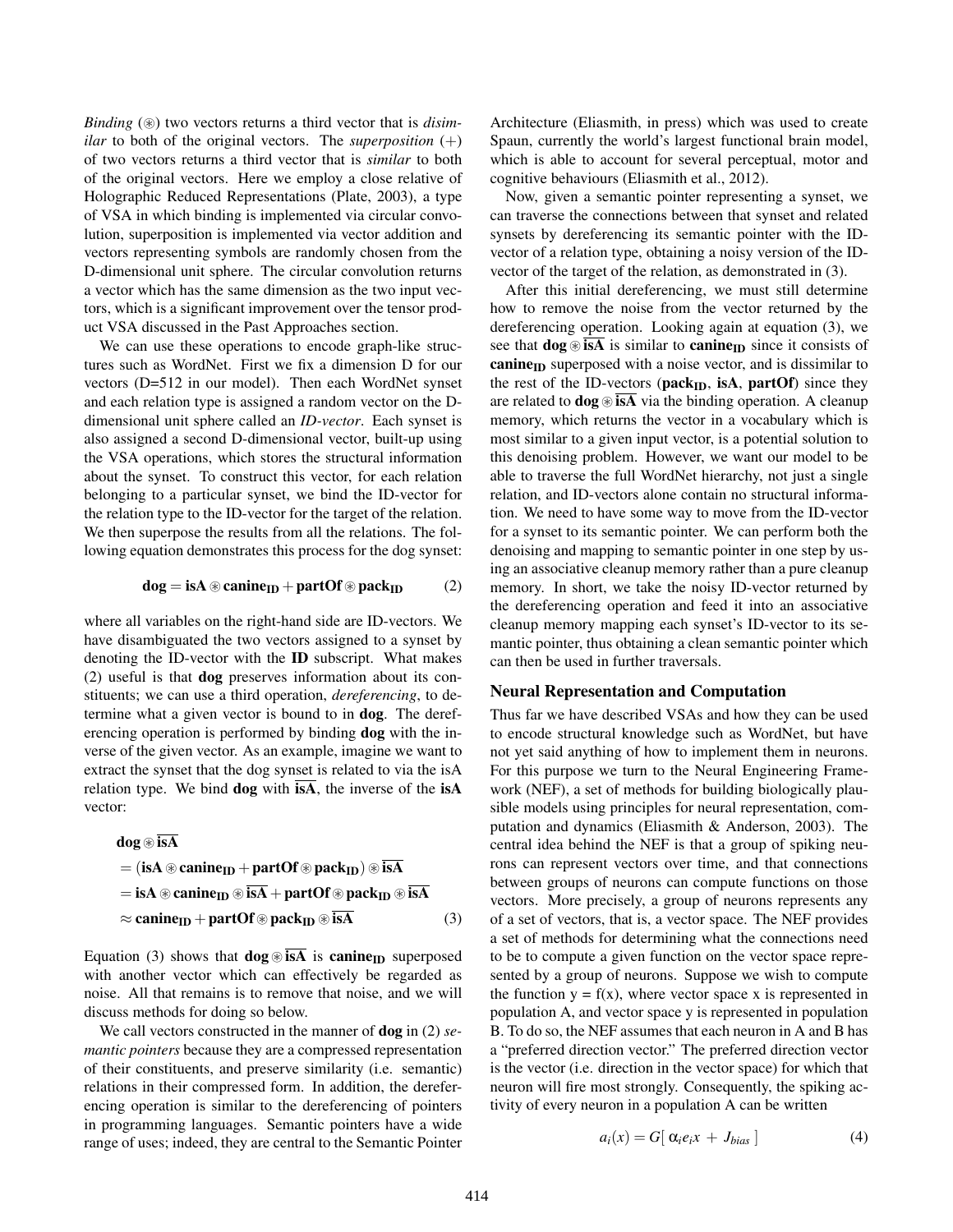where  $a_i$  is the ith neuron in the population,  $G$  is the spiking neural nonlinearity,  $\alpha_i$  is the gain of the neuron,  $e_i$  is the preferred direction (or encoding) vector, and *Jbias* is a bias current to account for background activity of the neuron. The elements in the square brackets determine the current flowing into the cell, which then drives the spiking of the chosen single cell model *G*. For computational efficiency, we employ a leaky integrate-and-fire (LIF) neuron model, though the NEF can be applied for arbitrary neuron models. Equation (4) is referred to as an encoding equation because it describes how a vector space, in this case x, is encoded into neural spikes. The NEF assumes a least-squares optimal linear decoding to reconstruct x or any nonlinear function thereof,  $f(x)$ . Thus, we must find the decoders  $d_i^f$ , such that

$$
E = \frac{1}{2} \int [f(x) - \sum_{i} a_i(x) d_i^f]^2 dx
$$
 (5)

is minimized. Finding the decoders in this manner then provides us with a way to estimate any vector  $f(x)$  given the activities from the encoding equation. We can write this as the decoding equation:

$$
\widehat{f(x)} = \sum_{i} a_i(x) d_i^f \tag{6}
$$

where N is the number of neurons in the group and  $f(x)$  is the estimate of  $f(x)$  where x is the input driving the neurons. Recall that our purpose in defining the representation of a vector space in a neural population is to use it to compute a function between two populations. If we define the encoding and decoding for groups A and B using equations (4) and (6), we can substitute the decoding of A into the encoding of B, thereby deriving connection weights. In addition, if the function we wish to compute is linear, we can include the relevant linear operator in the weight equation. The weight equation for computing any combination of linear and nonlinear functions is then:

$$
\omega_{ij} = d_i^f \alpha_j L e_j \tag{7}
$$

where *i* indexes the neurons in group A and *j* indexes the neurons in B, f is any nonlinear function and L is any *D<sup>B</sup>* x  $D_A$  linear operator, where  $D_A$  and  $D_B$  are the dimensionalities of the two vector spaces.

It is worth noting that these representations and computations can be implemented to any desired precision, by adding enough neurons. Specifically, the root mean-squared-error goes down as 1/N (Eliasmith & Anderson, 2003). One of the main concerns of this paper is to demonstrate that the operations required for representing human-scale lexical structure can be done with a reasonable number of neurons.

It is straightforward to use the NEF to create networks of spiking neurons for computing the inverse and circular convolution operations (Eliasmith, 2005). However, neurally implementing an associative memory requires a specific application of these methods, which we will outline in the next section.

#### Neural Associative Memory

There are several ways in which associative memories can be implemented (see (Lansner, 2009) for a review). Recently, (Stewart et al., 2010) used the NEF to construct an efficient, fast autoassociative (a.k.a. cleanup) memory out of spiking neurons, and this approach can be trivially extended to construct an associative memory. Moreover, they demonstrate that this approach significantly outperforms a linear associator, a direct function approximator and a standard multi-layer perceptron. However, that paper only considers lexicons up to 10,000 items, and does not discuss any actual lexical processing, as is our focus here.

Given a noisy version of an ID-vector as input, we want our associative memory to output a clean version of the corresponding semantic pointer. A simple algorithm that achieves this is to take the dot product of the input vector with each of the ID-vectors in the vocabulary, threshold these values (set to 0 all values below some fixed threshold), multiply each semantic pointer vector by its corresponding thresholded value, and add all the resultant vectors together to obtain a single Ddimensional vector. If the input vector is only similar to one of the ID-vectors, then all of the dot products will be thresholded except for one and the output vector will be equal to the correct semantic pointer.

We can use the NEF to implement this algorithm in spiking neurons as follows. Assign each synset a small (∼20) population of neurons. Then we set the preferred direction vector of each neuron equal to the ID-vector for the synset that the neuron is assigned to. Equation (4) shows the activities of each population can be seen as encoding the similarity between the input vector and the population's assigned ID-vector. To determine the weight matrices between these populations and the output population, we first minimize equation (5) with *f* set to a thresholding function to find optimal decoders, and then substitute these into equation (7) with *L* set to semantic pointer of the population's assigned synset. Thus, the output of a population with ID-vector *e* and semantic pointer *s* is a neural reconstruction of *threshold* $(x^T e) \cdot s$ . Summing the output of all the association populations is implicitly performed by the dendrites of the neurons in the output population.

## The Model

The core of the model is a network of spiking neurons, constructed using the techniques outlined above, which, given a semantic pointer corresponding to a WordNet synset and a query vector corresponding to a relation type, returns the semantic pointer corresponding to the target of the relation. This network can be used to traverse the WordNet hierarchy by running it recursively, with the output of the last run used as input on the next run. The tasks of moving the output into the input, controlling which relation goes into the query vector population, etc, are not investigated here as they are peripheral to our central concern of representing human-scale structured knowledge in a biologically plausible manner.

A schematic diagram of the model is depicted in Fig-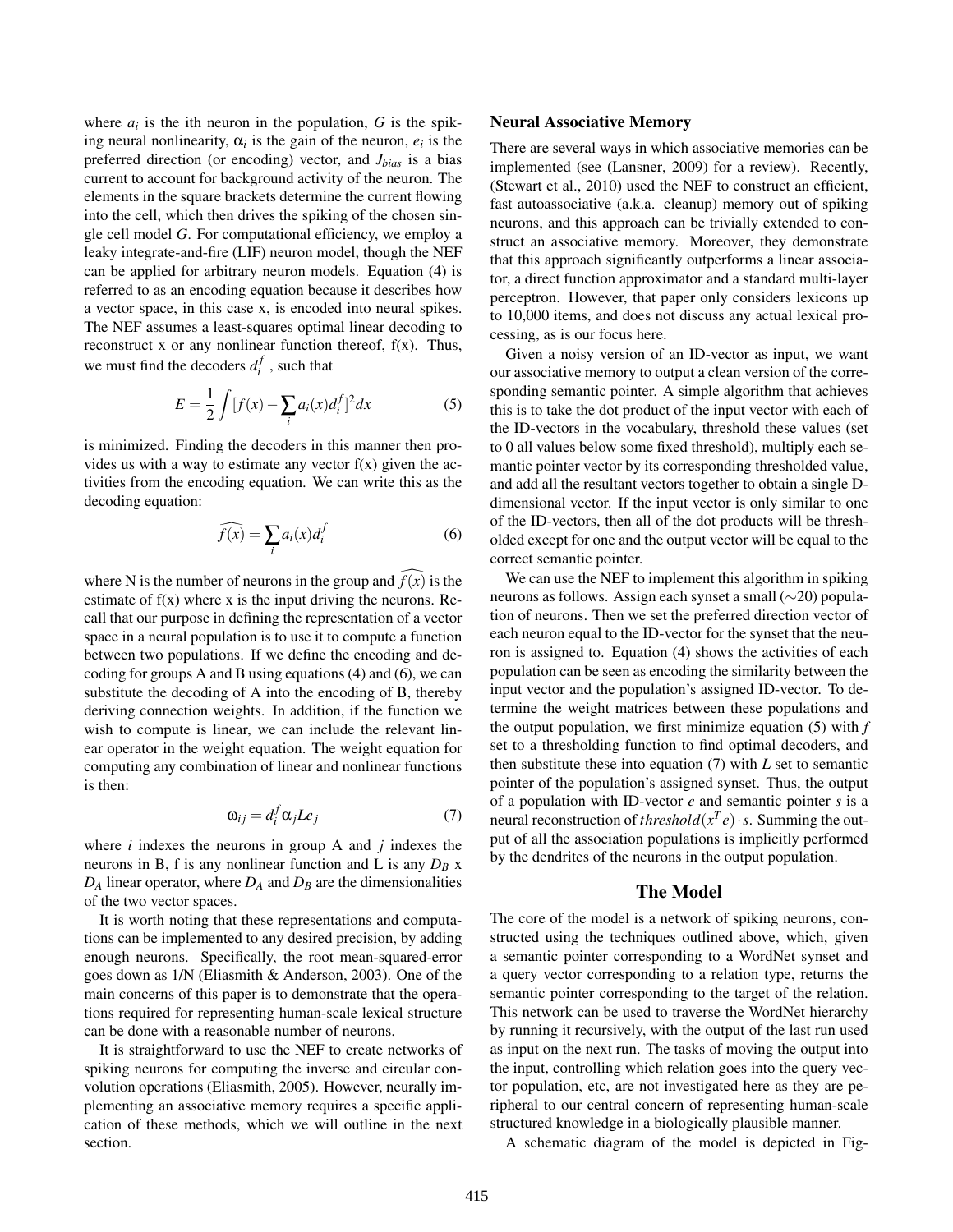

Figure 1: The network of spiking neurons that traverses the WordNet graph. Assume  $S = R \otimes T_{ID} + U \otimes V_{ID}$  where R,  $T_{ID}$ , U, and  $V_{ID}$  are all ID-vectors and T is the semantic pointer corresponding to  $T_{ID}$ . All nodes represent neural populations.

ure 1. The nodes correspond to populations of spiking neurons which represent and manipulate 512-dimensional vectors. All neurons employ the leaky integrate-and-fire neuron model. Each time the model was run to perform a single edge traversal, it was simulated for 100 ms with a simulation timestep of 1 ms, after which the vector represented by the Output population was taken to be the output of the model. The Binding node, which performs a circular convolution between two vectors, contains 51,400 neurons, and each of the other 4 nodes outside the associative memory contain 25,600 neurons. The associative memory contains 117,659 populations, one for each WordNet synset, with 20 neurons each, resulting in a grand total of 2,506,980 neurons. This is equivalent to approximately 14.7 mm<sup>2</sup> of cortex, much smaller than previous neural approaches to structured representation, which required on the order of 500  $\text{cm}^2$  cortex (as there are about 170,000 neurons per  $mm^2$ ; (Eliasmith, in press)).

### Experimental Results

We performed three experiments on the model to test different aspects of its performance. For each experiment, a *trial* consists of using the network to answer a single question about the WordNet graph (the question is different for each experiment). A *run* consists of a group of trials. For each experiment we perform some number of runs, calculate the performance on each run as the percentage of trials on which the model answered correctly, and report the mean performance over all the runs. We employ a bootstrapping method to obtain 95% confidence intervals on the mean performance. This data can be seen in Table 1. The model was perfectly successful on Experiment 1, and nearly so on Experiments 2 and 3.

### Experiment 1: Decoding Accuracy

This test investigates how many of the 117,659 concepts in the WordNet can be accurately decoded. For this experiment, we present the model with a semantic pointer corresponding to a randomly chosen synset and an ID-vector corresponding to a relation type, and see if the model returns the semantic pointer corresponding to the target of that relation. For example, we might present the network with the semantic pointer for dog and the ID-vector for the relation isA and see if the network returns the semantic pointer for canine. To be considered correct, the returned vector must have a larger dot product with the correct semantic pointer than with any incorrect semantic pointer in the vocabulary, and this dot product must pass a threshold of 0.7. We ran 20 runs, each of which consisted of 100 trials, amounting to 2000 edge traversals.

#### Experiment 2: Hierarchy Traversal

This experiment is designed to test the model's ability to traverse the network to arbitrary depth. To that end, we use the model to answer the following question: given two synsets and a relation type, can the second synset be reached from the first synset solely by following links of the specified type? We present the model with the semantic pointer corresponding to the first synset as well as the ID-vector for the given relation type. Then we run the model, and compare the output vector to the semantic pointer for the second synset. If they are the same (their normalized dot product is above a fixed threshold), then the model responds with a Yes. If not, we feed the output vector back into the model as the new semantic pointer and run the model again. This process is repeated until the model returns a vector with a norm below a fixed threshold. If the model reaches this point, it responds with a No. Here it is especially important that the decoded semantic pointer be very similar to the correct semantic pointer since we recursively use the output, and large errors would build up with successive edge traversals. Our tests were performed using only the isA relation type as it is the most prominent in WordNet and permits the deepest traversals. We ran 20 runs, each consisting of 20 positive examples (the second synset could be reached in the actual WordNet graph), and 20 negative examples.

Table 1: Experimental Results

| Experiment             | $%$ correct | 95\% $CI$ |       |
|------------------------|-------------|-----------|-------|
|                        |             | lower     | upper |
| 1. Decoding Accuracy   | 100.0       | 100.0     | 100.0 |
| 2. Hierarchy Traversal | 95.5        | 94.3      | 96.9  |
| 3. Sentence Encoding   | 99.6        | 99.3      | 99.8  |